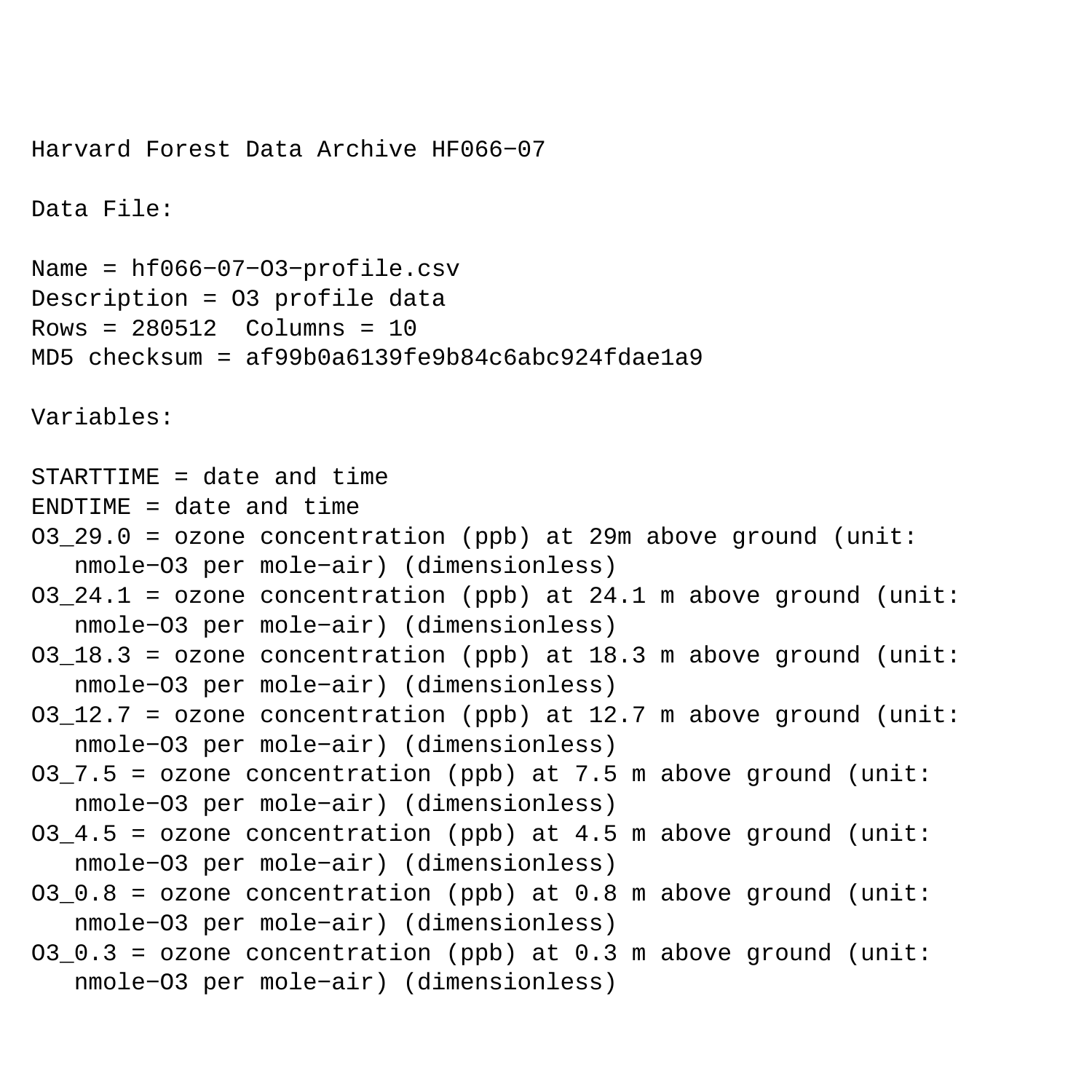| Min                       | Median | Mean                      | Max     | NAs   |          |
|---------------------------|--------|---------------------------|---------|-------|----------|
| $1990 - 01 - 01T00:00:00$ |        | $2021 - 12 - 31T23:00:00$ |         |       | $\Omega$ |
| $1990 - 01 - 01T01:00:00$ |        | $2022 - 01 - 01T00:00:00$ |         |       | $\Omega$ |
| $-3.600$                  | 33.100 | 33.943                    | 149.500 | 86131 |          |
| $-3.500$                  | 32.750 | 33.548                    | 187.400 | 88915 |          |
| $-4.650$                  | 32.200 | 32.949                    | 148.200 | 88542 |          |
| $-14.000$                 | 31.400 | 32.046                    | 359.000 | 88130 |          |
| $-5.600$                  | 30.200 | 30.812                    | 159.300 | 88887 |          |
| $-14.700$                 | 28.800 | 29.285                    | 203.000 | 89643 |          |
| $-12.300$                 | 26.200 | 26.752                    | 194.600 | 88220 |          |
| $-14.800$                 | 24.500 | 25.148                    | 199.700 | 88369 |          |
|                           |        |                           |         |       |          |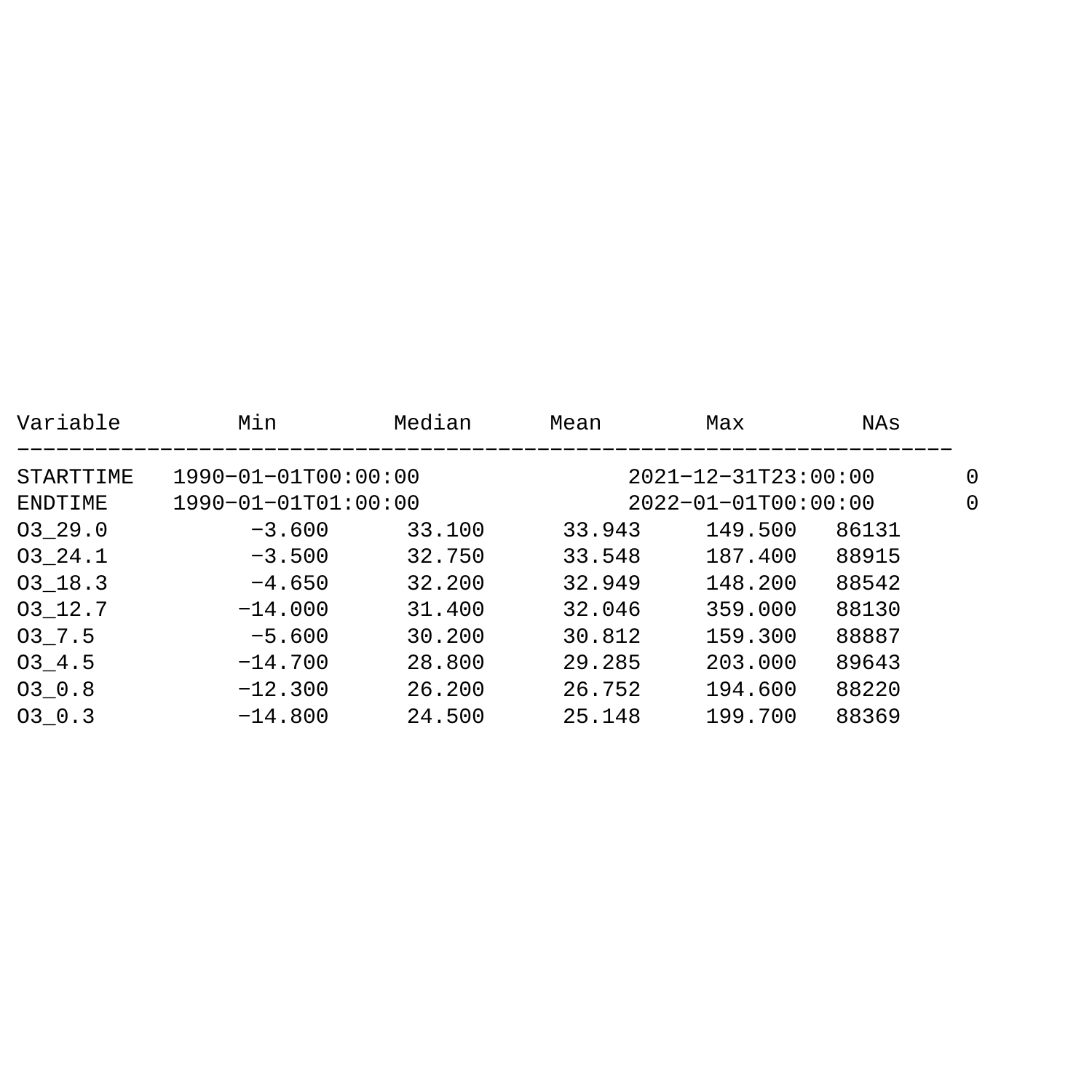**HF066−07 Plot 1**

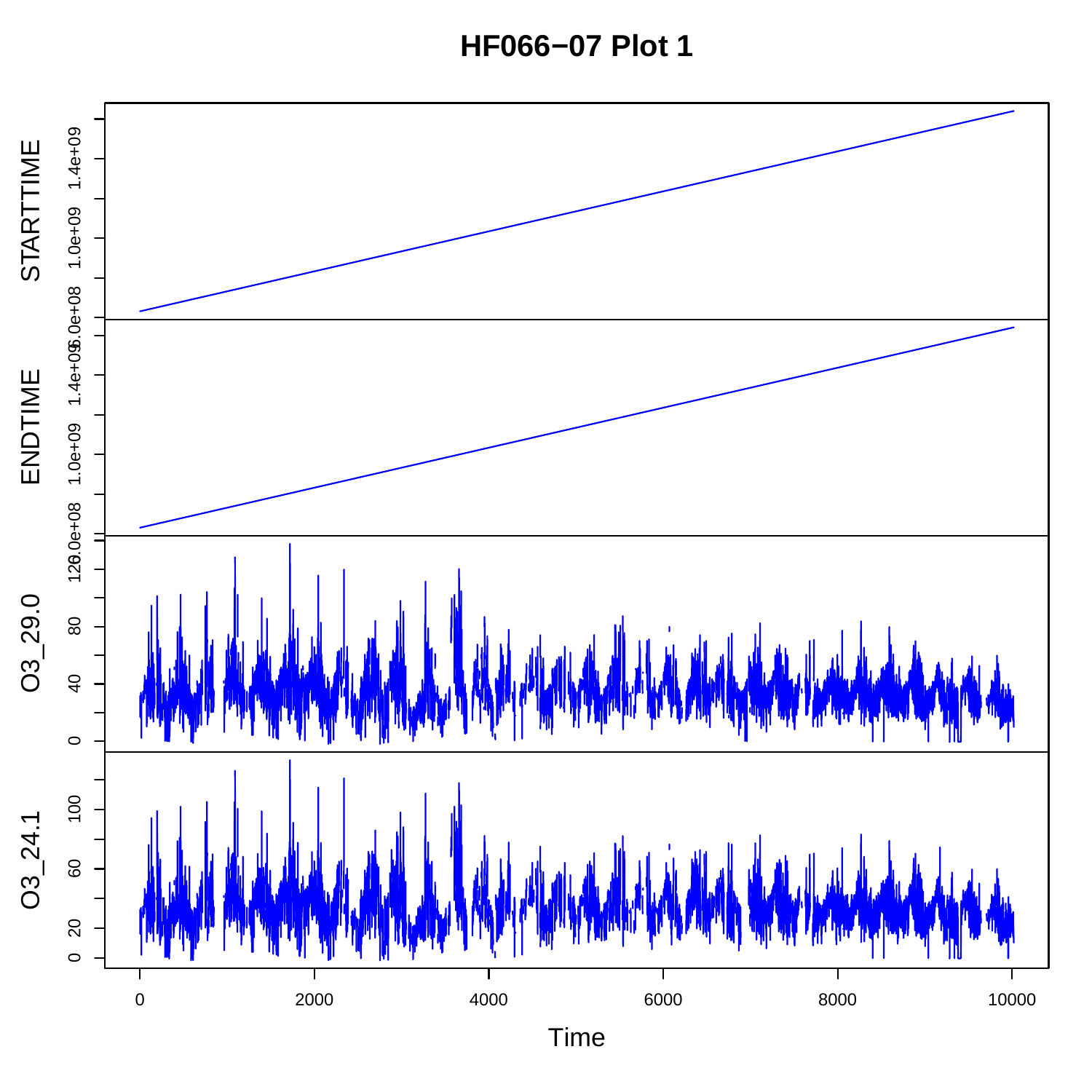**HF066−07 Plot 2**